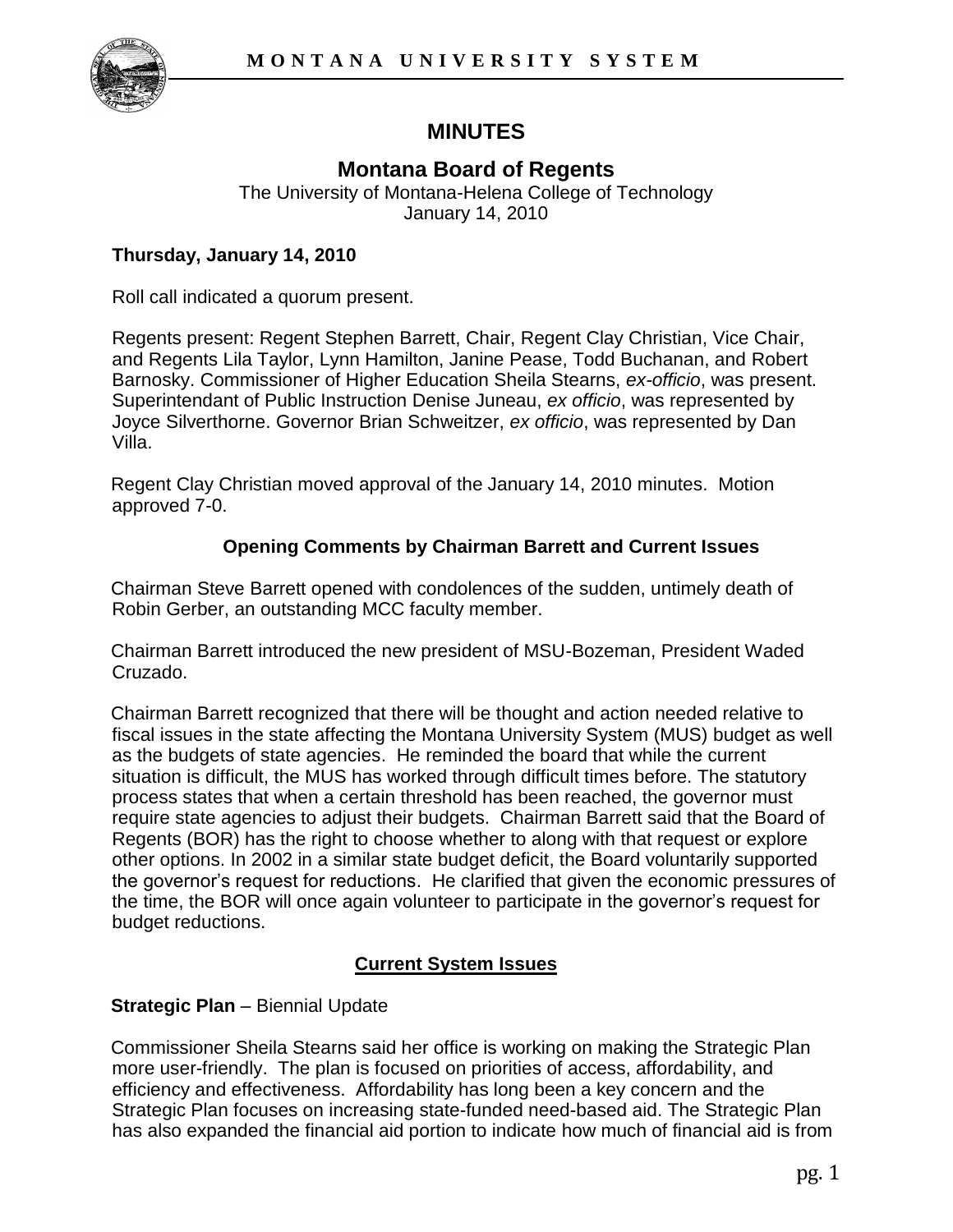

grants and student loans. She pointed out that compared to other states, Montana has dropped in the percentage of tuition compared to the median household income.

Associate Commissioner Tyler Trevor explained the updated matrix in the strategic plan. He gave a brief history of the plan, which began as a result of working with the joint legislative sub-committee on Postsecondary Education Policy and Budget (PEPB) to look at shared policy goals. The evolution of the strategic plan includes the metrics, goals, and objectives, and Mr. Trevor stressed that the strategic initiatives the MUS has undertaken need to be connected more closely to the goals. He encouraged the campuses to look at the document and to provide input on the initiatives connected to the goals. The updated version of the strategic plan will be brought before the board at the March BOR meeting. Mr. Trevor said the plan will be more useful once we have simplified and clarified what the MUS is doing and how the MUS is doing in relation to the plan. He reminded the board that the information technology plans, as approved by the BOR, are now included in the strategic plan.

Commissioner Stearns reminded the board of the work done by the Retention and Recruitment Task Force, which was created and endorsed by the BOR, and suggested the report by the taskforce be referenced in the strategic plan, perhaps as an appendix.

Commissioner Stearns informed the board that the next Leadership Council meeting, which includes leadership from the MUS campuses, will be held February 2, 2010. She will ask for input from campus leaders on the strategic plan at that time.

### **Top 10 Higher Ed policy issues**

Commissioner Stearns explained the top ten issues in higher education that states throughout the country are working on, as identified by AASCU. Issues include: States' fiscal crises; President Obama's American Graduation Initiative; Tuition policy and prices; Enrollment capacity; State student aid programs; Federal focus on community colleges; Expansion of statewide data systems and new reporting metrics; Veterans education; College readiness; and Teacher effectiveness.

### **Two-Year Education at MSU**

Commissioner Stearns reported that work has been continuing on this, including representatives from MSU Great Falls COT, MSU-Bozeman, and the Office of the Commissioner (OCHE).

Dr. Rolf Groseth, Vice-Chancellor for Inter-Campus Affairs at MSU-Bozeman explained that since the last BOR meeting in which this topic was addressed, President Cruzado has heard both written and verbal reports of what has occurred to date. There have also been follow-up conversations with members of the board and the commissioner's staff. Dr. Groseth informed the board that as a result of the reports, conversations, and the current economy, President Cruzado has decided to halt further process of MSU's request for its own two-year college to allow time for responses to questions that have arisen since the last BOR meeting. Dr. Groseth said on the directive of President Cruzado, courses already in place will be continued, and by doing so, it does not require a significant shift in mission for MSU-Bozeman. He explained this can be accomplished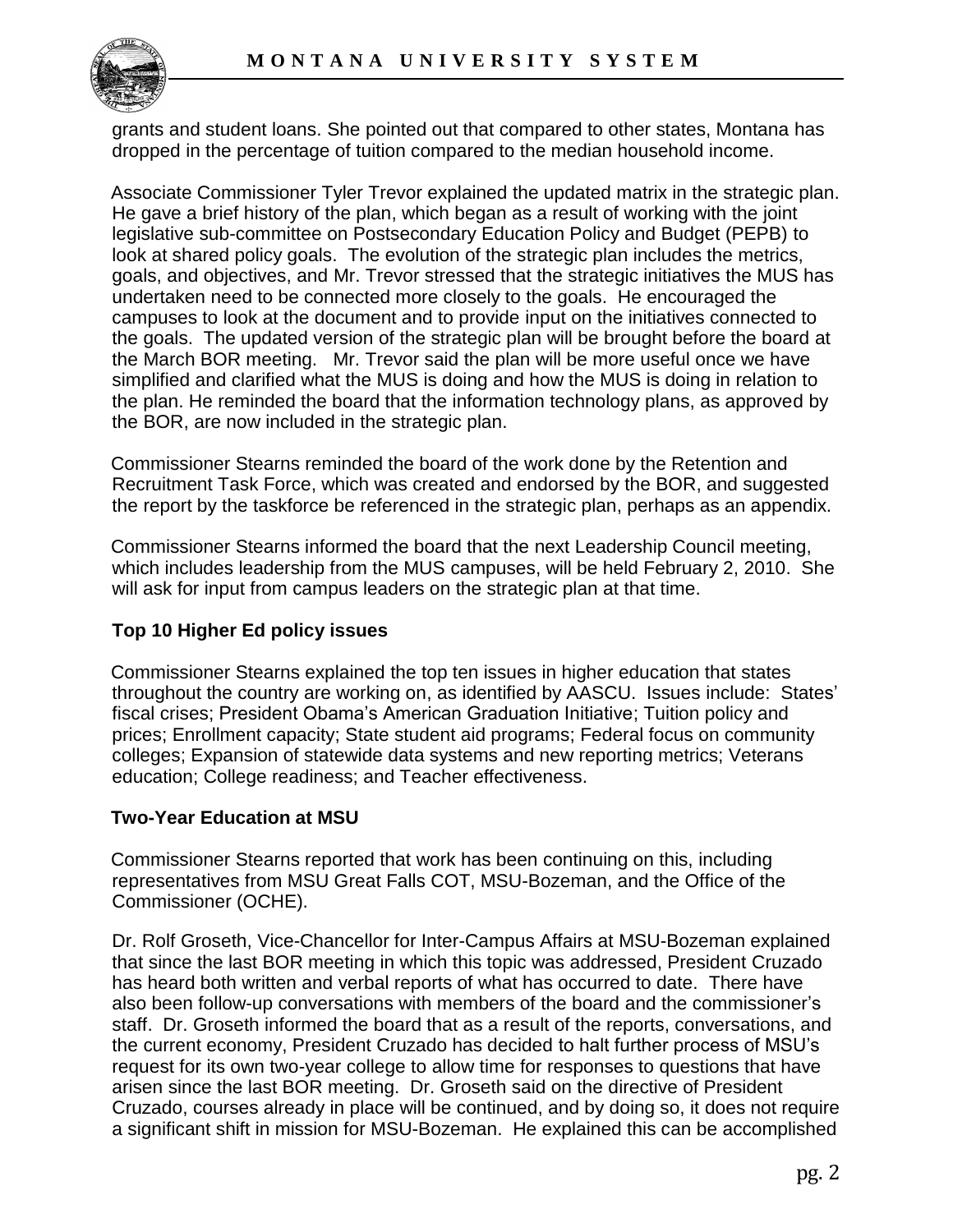

without involving the investment of significant additional participation. Dr. Groseth said if this joint request cannot be accomplished in the near term, the BOR and OCHE will instead develop benchmarks as well as data and process requirements needed; the community can then come back to the BOR with additional information and questions.

Regent Lynn Hamilton asked how Dr. Groseth foresees this process advancing, including the timeframe and according to BOR policy.

Dr. Groseth replied that the largest proportion of activity concerns course work that involves both MSU-Bozeman and MSU-Great Falls COT. He clarified that the intent is to move the responsibility of the current activity from MSU-Great Falls COT to MSU-Bozeman. He said this would include courses currently offered in the areas of computer technology, aviation, and interior design and assured the board that BOR would be kept apprised.

Regent Hamilton asked if MSU-Bozeman can do that within the BOR guidelines of those students admitted that need development education; can MSU-Bozeman move those that need developmental education within the BOR guidelines for admissions.

Dr. Groseth responded yes, because even though the BOR admission policies are currently being reviewed by the board, MSU-Bozeman can provide the two-year education courses since there is not a two-year education college of technology or community college in the Gallatin Valley. He said MSU-Bozeman has worked on this issue with MSU-Great Falls COT.

Regent Hamilton said she was not clear on the number of students that can be admitted that don't meet the MUS admission standards, according to BOR policy.

Dr. Groseth responded that some students that have been admitted on exception are not taking the remedial courses. He said MSU-Bozeman and MSU-Great Falls COT need to make sure they are meeting the BOR requirement.

Regent Hamilton requested MSU-Bozeman provide that information to the board before proceeding further.

Regent Pease said she was interested in how the admission policies address this issue. She added that this brings up certain issues of what student admission standards are and how they are handled when a student is admitted on an exception when there is not a COT in the area. Regent Pease added that this also suggests there are mixed messages to students and parents indicating that students who don't meet the admission standards can still go to the four-year universities. She expressed concern of exceptions made to admission standards and the resulting problems this presents for faculty. Regent Pease said the regents need assurance that the two-year education needs are being met in the Gallatin Valley and need clarification of the range of services provided to students in the embedded COT model. After that information is provided to the regents, the issue then needs to be vetted by the board.

Deputy Commissioner Sylvia Moore explained BOR Policy 301.1 states there is a 15% cap on the number of students that can be admitted by exemption. Dr. Moore is working with Deputy Commissioner Mary Moe to review and identify possible revisions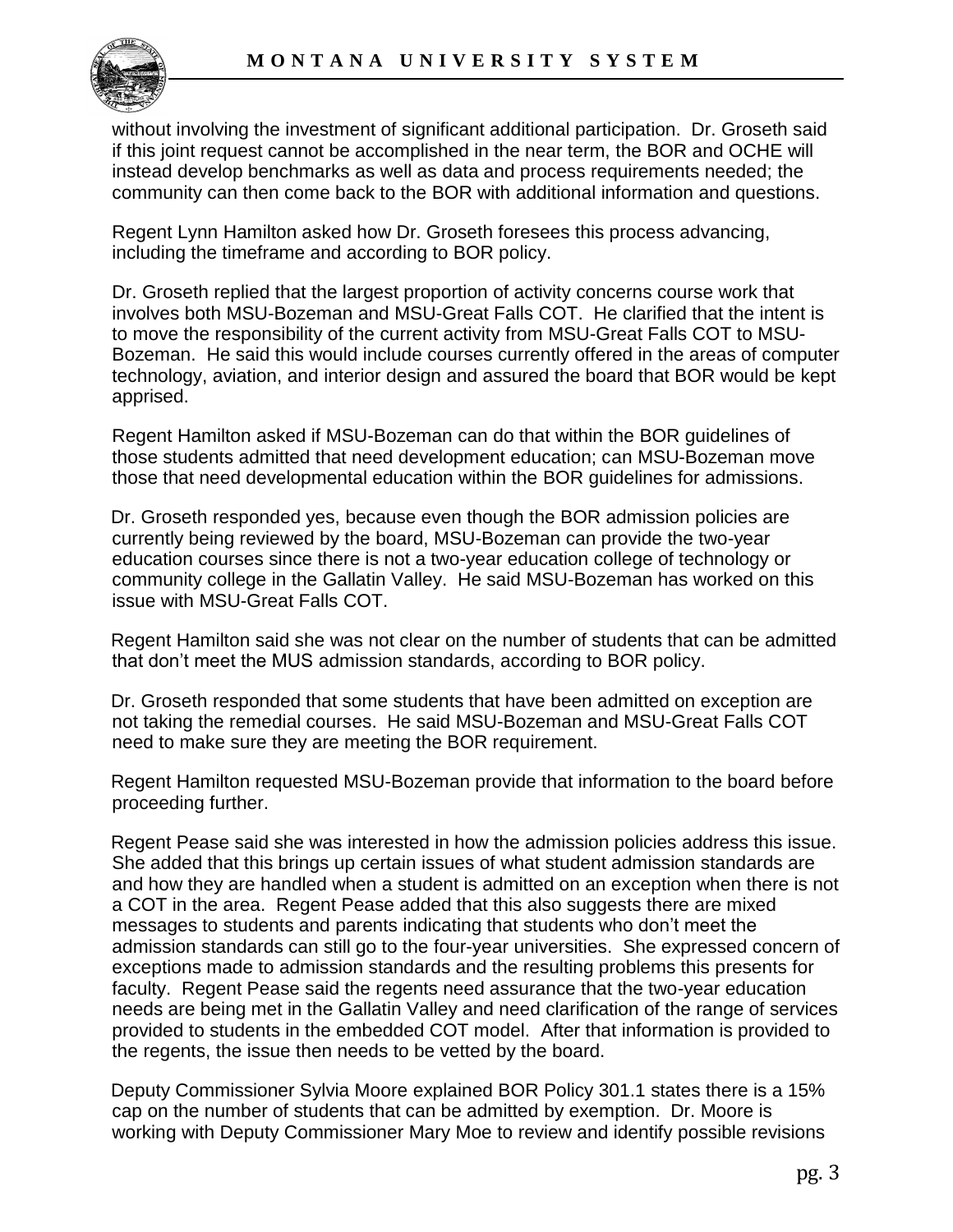

needed regarding the admission standards. She said there are currently some discrepancies on the handling of students admitted by exemption.

Dr. Moe told the board that the concerns the regents had raised about the proposed two-year college in the Gallatin Valley at the November 2009 board meeting have been discussed with her office; however, she has not been involved in discussions about the current proposal, which she assumes is an option for an interim measure. She suggested that a specific term for the interim measure be established and that the endproduct of the interim activities and analyses be identified. Dr. Moe expressed concern that, even in the interim, but especially long-term, this proposal could create another model of two-year education in Montana at a time when the board is looking for more symmetry in the system instead. She explained this would not be an embedded COT at MSU and therefore raises additional admissions and mission questions. Dr. Moe assured the board that she would be happy to work with MSU to address these concerns.

Dr. Groseth distributed an article from the *Bozeman Chronicle* on two-year education in Bozeman.

### **MGSLP Reorganization**

Commissioner Stearns informed the board that there will most likely be a reorganization in the Montana Guaranteed Student Loan Program (MGSLP). In the near future, employees will gradually be reduced. She explained that MGSLP still has a loan origination division and those jobs will gradually be phased out as a result of the changes in the student loan arena throughout the country. Regent Buchanan asked if a plan for MGSLO's future could be shared with the board at the next meeting.

### **Community College Letters**

Commissioner Stearns told the board that her office has received letters from Miles Community College and Flathead Valley Community College following the November Board of Regents meeting. She and Deputy Commissioner Moe will work with the community colleges to form a workgroup of regents and trustees proposed in the regents' session with trustees after the November BOR meeting.

### **LRBP**

Deputy Commissioner Mick Robinson reminded the board of the campus Long Range Building Program (LRBP) review meeting that was held at the MSU-Billings campus as part of the LRBP process in conjunction with the September board meeting. He told the board that he and Commissioner Stearns have participated in similar meetings with the other campuses since that time. As a result of those meetings, he will be working with campuses to develop a proposed priority list to be heard at the March 2010 board meeting. Following feedback and input from the regents and campuses, the priority list will then be finalized at the May 2010 meeting.

### **Budget/Challenges**

Deputy Commissioner Robinson introduced Nate Thomas, the new budget analyst for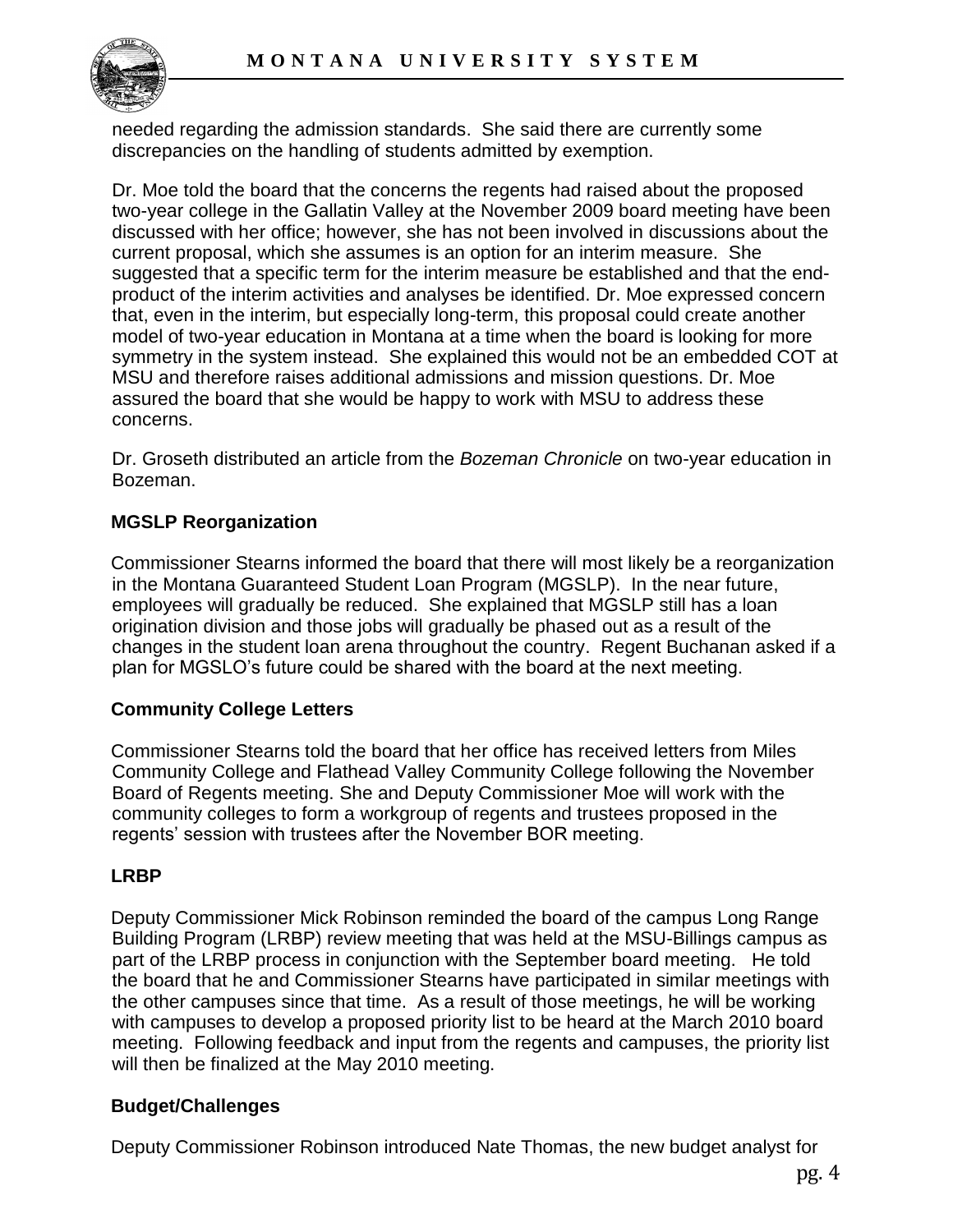

higher education in the Governor's Office of Budget and Planning Program.

Mr. Robinson said he had provided information to the board regarding the budget process and budget targets. He also included language from the July 2002 board meeting regarding a similar situation, which had required across the board reductions for the state agencies. In 2002, the wording stated that the Board of Regents voluntarily chose to cooperate with the reductions. Mr. Robinson explained that a 5% reduction for the Montana University System (MUS) would be \$7.4 million. He reminded the board that the process is evolving and there are a lot of issues to be addressed yet. He added that the MUS is prepared to move forward with the process and he recommended voluntarily providing the budget reduction information.

Dan Villa, governor's office, said the Legislative Finance Committee will receive recommendations from the governor and they will review those recommendations.

### **ACTION**

a. Authorization to Replace Resident Life Maintenance Shop; UM-Missoula ITEM 146-1001-R0110

Teresa Branch, UM Vice President of Student Affairs, explained that this item requests authorization to replace a maintenance shop located on the south campus. She said auxiliaries are basically responsible for this project and it replaces a structure that already exists. The current structure is very old and is comprised of converted WWII strip housing that is beyond repair, creates health and safety issues for staff, and is inadequate to house and repair equipment. Some of the equipment is currently stored outside, thus reducing the lifespan of the equipment. This facility will provide space to store equipment indoors, and sufficient workspace for staff. In time, some cost savings will occur since the campus will not be required to outsource maintenance work.

Chairman Barrett asked if UM has already accumulated funds for this project. Dr. Branch responded that UM is earning the money this year and that funding would be available by summer 2010 for the project. She reminded the board that UM is asking for authority in this item and that they will have to weigh the priorities when the funding is secured.

Regent Christian moved approval of item 146-1001-R0110. Motion approved 7-0.

b. Changes to the Montana Family Education Savings Plan; OCHE ITEM 146-106-R0110

Director Bruce Marks presented the recommendations of the Family Education Savings Program (FESP) Advisory Council. He recommended approval of the five proposed Vanguard investments and for the commissioner to approve the plan to 2013.

Regent Buchanan referenced previous concerns of exploring more options for FESP. He explained this proposal starts with three options with Vanguard by spring 2010, followed by two additional options from Vanguard after November 2010. Regent Buchanan clarified that this contract does not preclude the board from considering other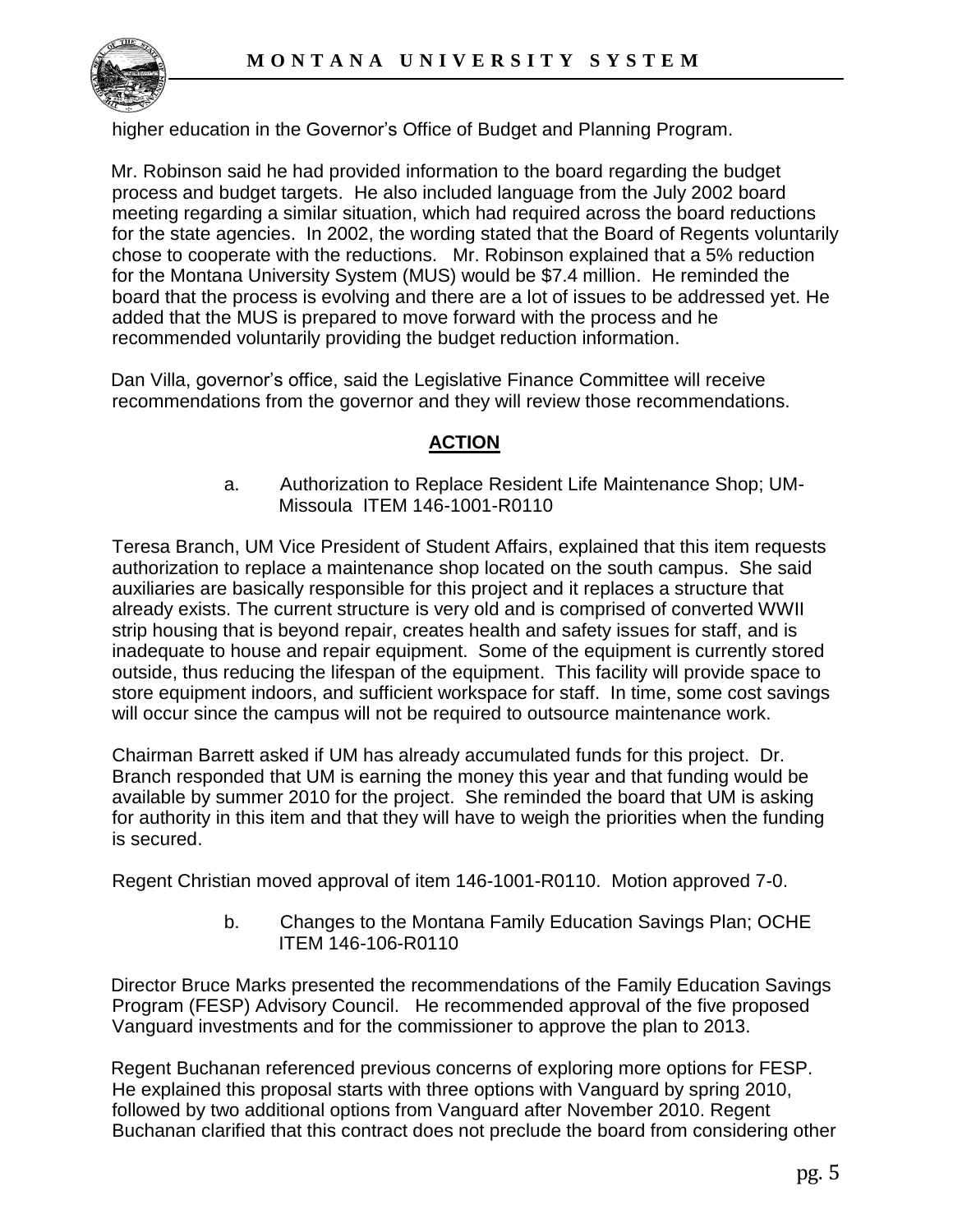

options as well. He explained that College Savings Bank is our manager and the 529 Plan from College Savings Bank is open to both in-state and out-of-state participation.

Regent Buchanan moved approval of ITEM 146-106-R0110. Motion passed 7-0.

### **CONSENT**

- a. Approval of University System/Employee Equity Interest and/or Business Participation Under BOR Policy 407; UM-Missoula ITEM146-1003-R0110 Attachment 1
- b. Professor Emeritus and President Emeritus; MSU-Bozeman ITEM 146-2001-R0110
- c. Director Emeritus of University Honors Program; MSU-Bozeman ITEM 146-2002-R0110
- d. Professor Emeritus of Educational Theory and Practice and Mathematics; MSU-Billings ITEM 146-2701-R0110
- e. Staff Item; MT Tech ITEM 146-1500-R0110
- f. Labor Agreement: Pacific Northwest Regional Council of Carpenters; OCHE ITEM 146-102-R0110
- g. Labor Agreement: Teamsters Union Local 2 UM-Missoula; OCHE ITEM 146-103-R0110
- h. Labor Agreement: MSU-Billings Faculty Association; OCHE ITEM 146-104-R0110
- i. Memorandum of Understanding; UM-Western Faculty Association; OCHE ITEM 146-105-R0110
- j. Naming of Scoreboard; MT Tech ITEM 146-1501-R0110

Chairman Barrett asked if Item "a" outlines the relationship that exists and asked for clarification on who is getting the product resulting from the research currently occurring.

The UM Director of Technology Transferability, Joseph Fanguy, verified that the services were indeed occurring at this time and that any activity moving forward would be on direct contract.

Regent Christian moved approval of consent agenda a-j. Motion approved 7-0.

### **INFORMATION**

a. Moratorium Request from MSUN; Announcement of Certificate from MSU-GF

Deputy Commissioner Moore explained these are intended to be strictly information items. She and Dr. Moe will look more closely at the proposal for two-year education in the Gallatin Valley to determine if it will be placed on the Level I or II memorandum.

b. Level II Memorandum - *for action at March BOR meeting*

Chairman Barrett asked what campus impact will occur with the new astrobiology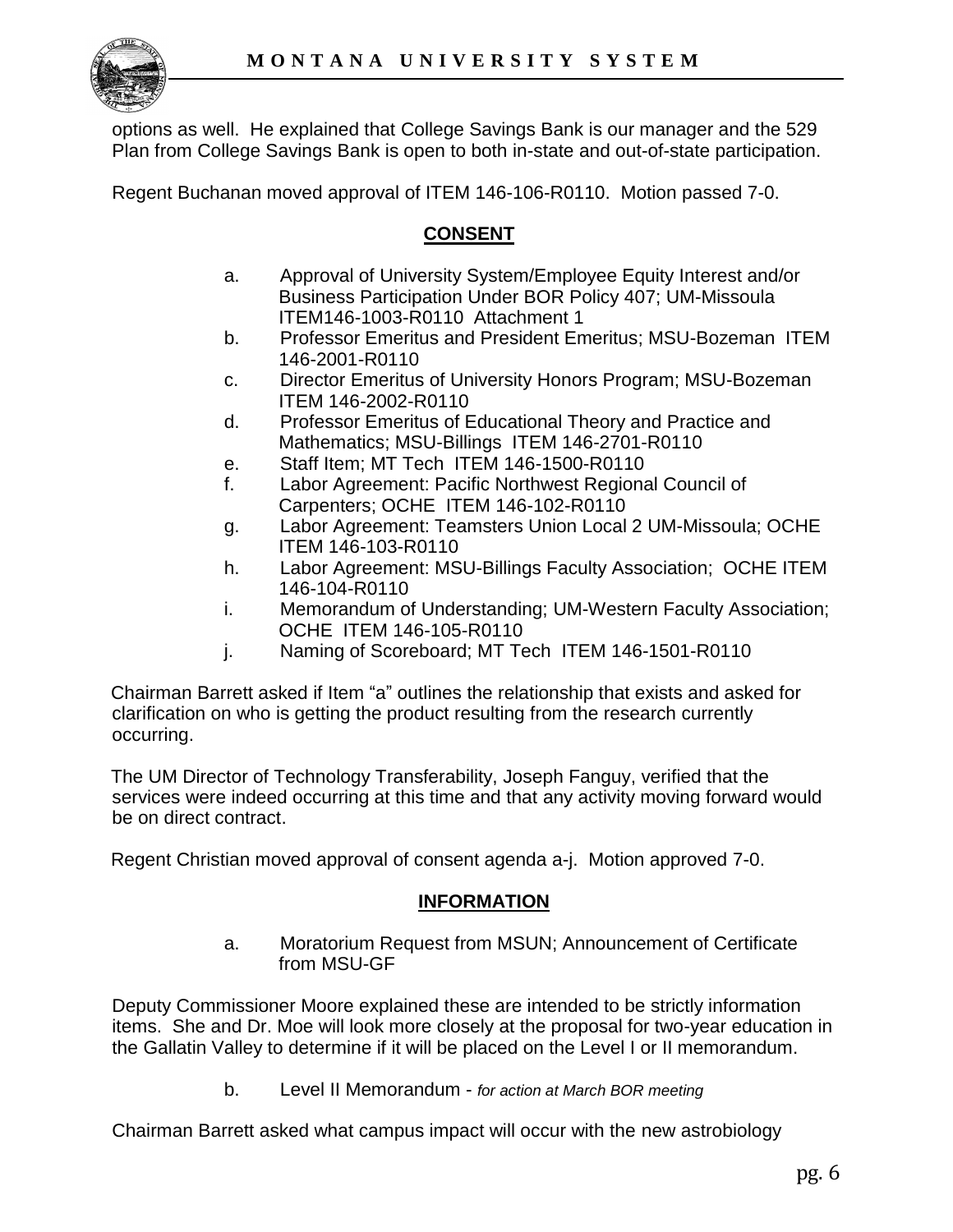

course at MSU astrobiology and requested an explanation regarding the purpose of the MSU-Bozeman request in the field of land surveying. Dr. Moore replied that she will discuss the boards' questions with the campus academic officers prior to the March BOR meeting.

Provost Joe Fedoch, MSU, told the board MSU has worked closely with the Association of Land Surveyors in the development of the certificate in land surveying that will meet the requirements of the Land Surveying Association for students that want to become certified as land surveyors. The minor is requested for those students working toward another degree, but want to be able to do land surveying as well. Dr. Fedoch said there is a surveying program at FVCC, but that MSU's request is not a duplicative program.

c. Campus Athletic Reports

Deputy Commissioner Robinson explained these reports previously had been reported at the March BOR meetings. However, due to the timeliness of the information, OCHE decided to move the reports to the January meeting instead. Some of the campuses had some recent audits which moved the process more quickly. He told the board he is satisfied with the information from the campuses.

- d. Re-worked Program Reviews
	- MSU-Billings
	- UM-Western

### **ACADEMIC and STUDENT AFFAIRS: RESEARCH**

### **Policy 401 - Research and Technology Transfer**

"Annually, at the January regents' meeting, UM-Missoula and MSU-Bozeman, as representatives of the affiliated campuses, shall submit to the commissioner of higher education a report summarizing the research and technology transfer activities for the previous fiscal year." They also "shall coordinate requests for federal initiatives… The report will be submitted to the commissioner office prior to campus representatives sharing it with Montana's federal delegation and presented to the board annually at the January meeting."

"Any proposal included in the federal initiatives request that proposes a subcontract or sub-grant with a non-governmental organization must be approved by the board of Regents in advance of submission to the federal delegation."

Deputy Commissioner Moore said this policy requires MSU and UM to submit a report to the commissioner summarizing research activities from the previous year.

Dan Dwyer, UM Vice President of Research, reported on the research enterprise at UM. He said research expenditures increased by 7.5% at UM in 2009, while MT Tech research grew by 6.7%. Less than 3% of research expenditures were obtained from the federal initiative process, with the vast majority obtained by various funding agencies in competitive grants. UM Missoula had 1,321 active grants at the beginning of FY10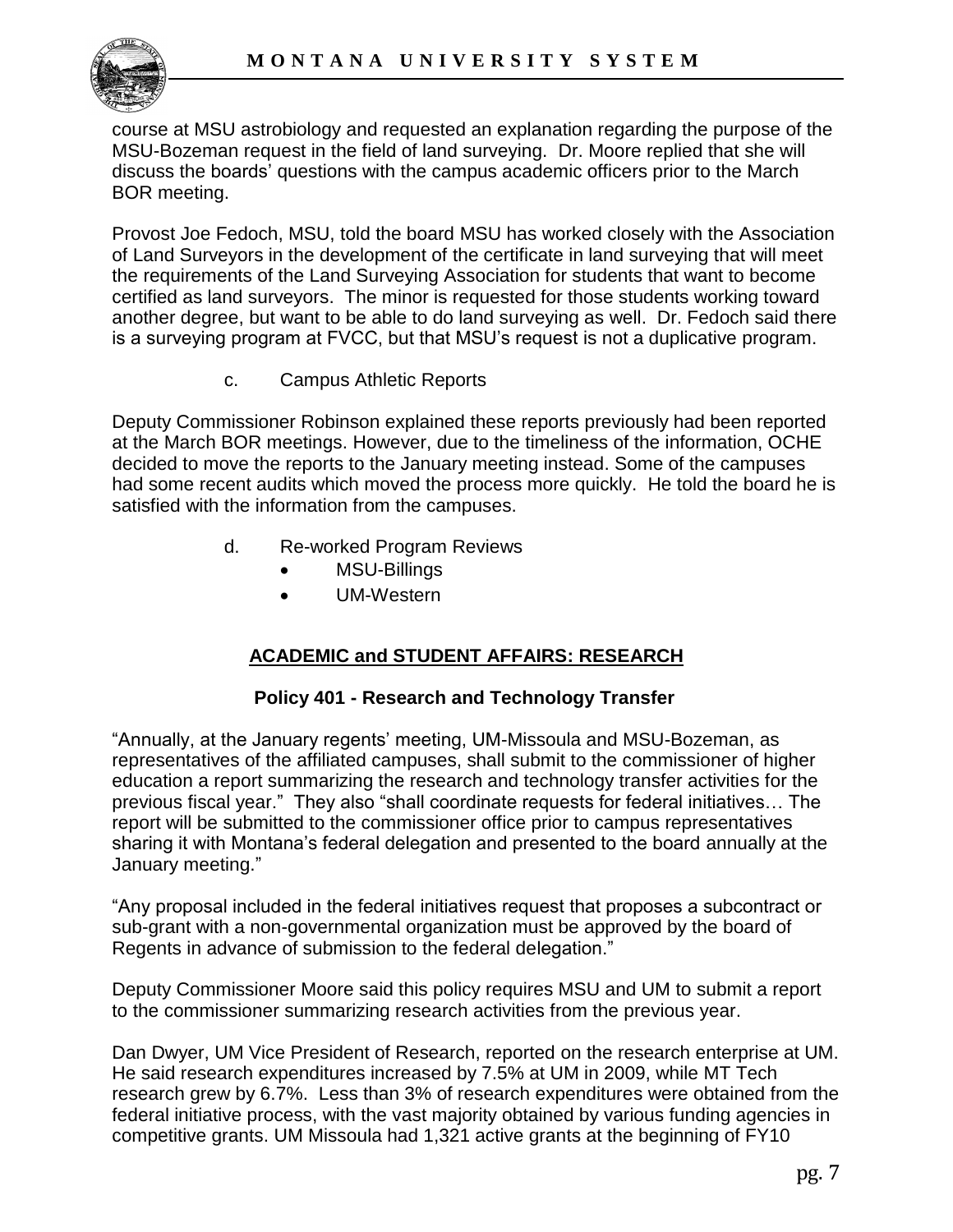

totaling \$2.25 million. Dr. Dwyer explained that UM requires the research projects to be part of UM's long-range vision and to contribute to economic development. Dr. Dwyer and the provost determine the priorities after reviewing all the proposals.

### **ACTION**

UM Partnership With Great Point Energy; UM-Missoula ITEM 146-1002- R0110

Dr. Dwyer explained this is part of the BOR review process and requires board approval prior to sharing the idea with the Montana congressional delegation. He said this would allow UM to partner with Great Point Energy, a for-profit organization in Cambridge, Massachusetts that has developed a \$40-50 million demonstration facility to convert biomass into an impurity free natural gas. The request is for approval to move forward to obtain funding for the partnership, not to actually do the project. Dr. Dwyer said the technology involved could also easily be modified to use with other forms of biomass projects. He assured the board that if UM is successful in obtaining the funding, the contract would include specific wording that would guarantee UM's ability to use the technologies for other projects.

Tom McCoy, MSU Vice President of Research, explained the principles for selection in the research process at MSU, which include: the project has to fit with the campus mission and priorities; faculty need to be capable of conducting the proposed research and; the appropriate infrastructure for conducting the research is in place. The federal initiatives account for approximately 3% of research expenditures. Priorities for determining research initiatives include to following components: contribute to economic development in five ways; be associated with an R&D (research and development) enterprise within the university; workforce development; business assistance program; technology transfer of discoveries; and be a magnet in attract new businesses.

The potential for building competitiveness is a priority when developing the initiatives. Dr. McCoy said MSU's priority requests contain approximately 40% of expenditures for biomedical research. Dr. McCoy and the provost determine the priorities after reviewing all the proposals.

Dr. McCoy highlighted the federal animal bioscience facility on the MSU campus, which will involve federal scientists working closely with the MSU scientists. The intent is that this will be the heart of bovine genetics research and to be very complimentary to the state facility in Miles City, which will significantly increase what can be done at the Miles City Agriculture Research facility.

Dr. McCoy explained that the Dean of the College of Agriculture and the department faculty work with resource agencies in the state in identifying landowners interested in working together to identify solutions. The involved land owners are those that have already identified that they have problems on their land and are, therefore, interested in having studies conducted on their land.

Dan Villa asked if any trade association will receive funds from the proposed projects. Dr. McCoy said he was assured by the faculty involved in the proposals that no funding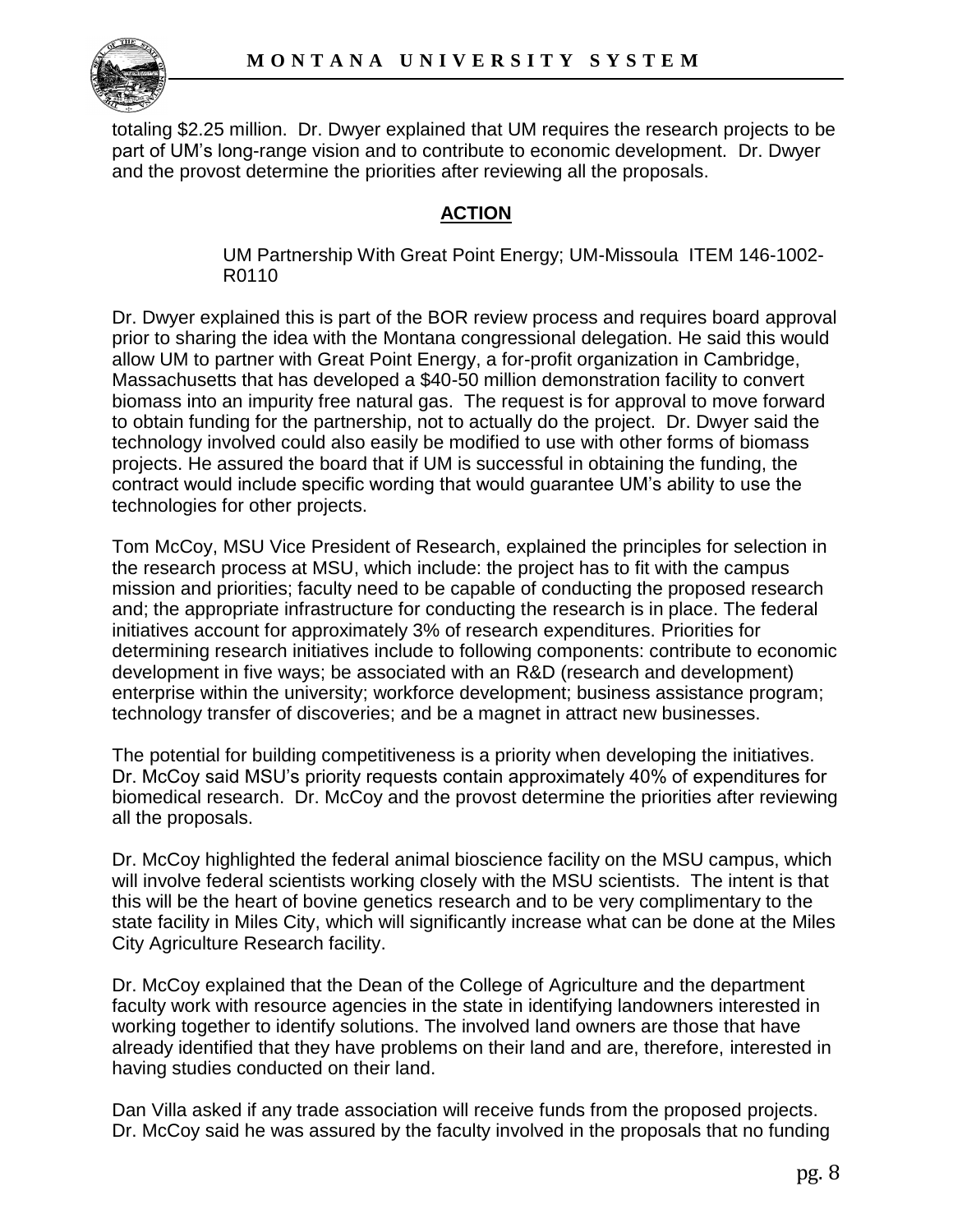

would be going to any trade association.

Dr. McCoy explained that due to federal changes regarding earmarks, MSU is exercising restraint in what they ask the federal delegation to work on.

Regent Pease asked if some research projects are eventually moved to other funding sources for the purposes of sustainability. Dr. McCoy responded that in response to changes in the position of the federal government, the intent is to not ask for earmarks for more than three consecutive years. Consequently, when a developing a research proposal, the project must not require multi-year, long-term funding from the federal government.

Dr. McCoy highlighted the excellence in MSU research activities, which has had expenditures of \$100 million over the past five years. He expressed concern of recruitment and retainment of research faculty as a result of the current budget situation in connection to salaries. Dr. McCoy explained PORE, Pursue all Opportunities for Research and Education Funding regarding competitive funding, partnership, and congressionally directed appropriations.

MSU research presentations included:

- Dr. Trevor Douglas translational research looking at viruses as beneficial materials
- Courtney Rerchherdt –undergraduate research on MRI contrasting agents in preparation for graduate work in academic medicine
- Dr. Rob Bargatze with Ligocyte Pharmaceutical Company vaccine development and issues affecting human health

Dr. Bargatze detailed extensive collaboration with MSU which provided key technologies and intellectual property through technology transfer licenses, as well as preclinical animal research and use oversight.

UM research presentations included:

- Dr. Rich Bridges neuroscience and biomedical development of new drugs and their effectiveness of the drugs and the location within the brain affected by the drugs
- August Barany created molecules shown in monkey trials to be used in future medical trials
- Dr. Rich Bridges– how drugs get in and out of cells and how drugs selectively bind to brain tumors
- Dr. David Poulson the effects of former meth amphetamine use on stroke and traumatic brain injury, which could have significant implications for returning soldiers

Commissioner Stearns spoke on the advantage of students having the opportunity to engage in research with professors and faculty. She reminded the board that research is explicitly mentioned in BOR Strategic Plan because of its strong connection to economic development.

Part I – Recognized Strengths in our Doctoral, Research Universities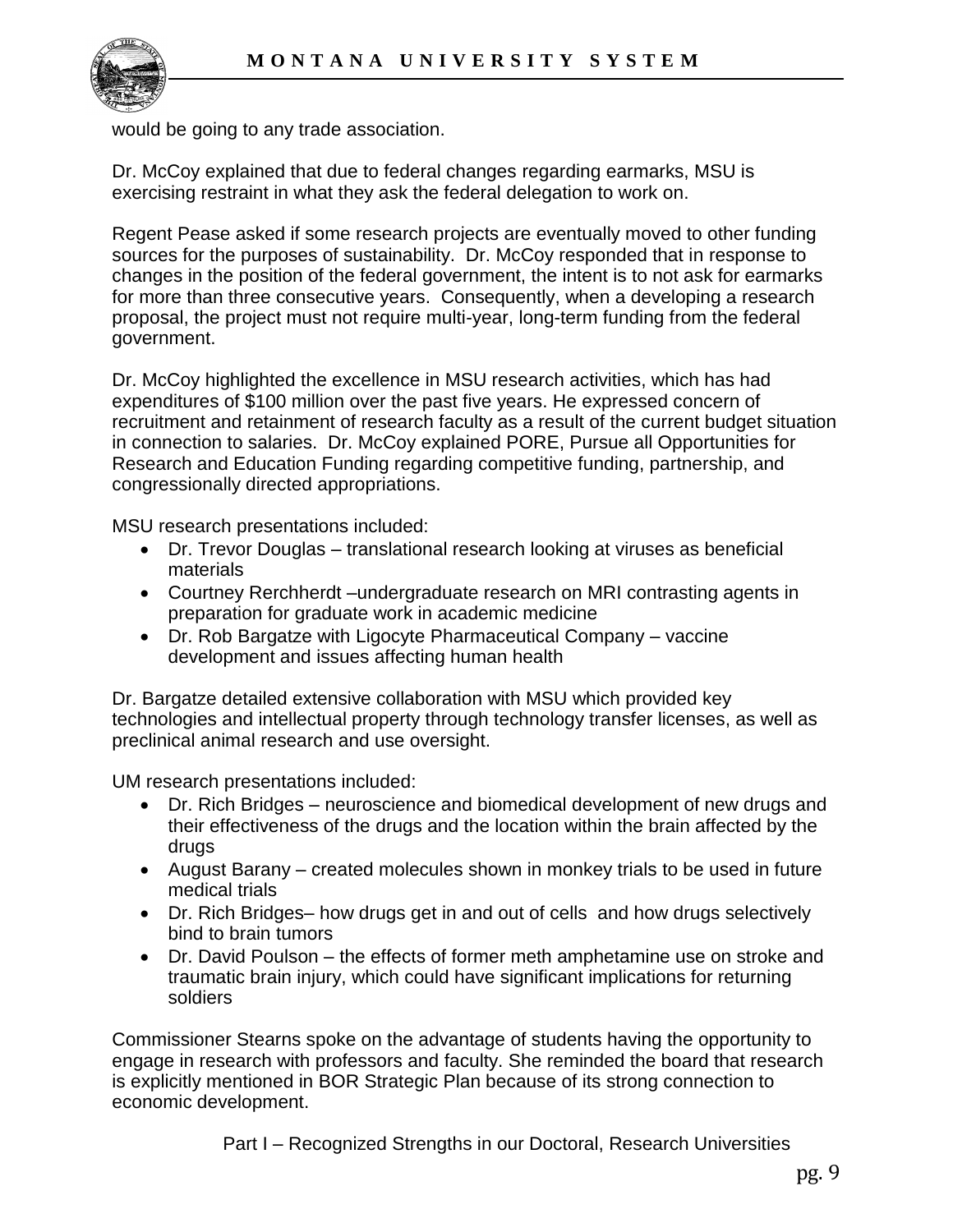

Part II – The Roles and Impact of MUS Research

- Teaching and Learning
- **Discovery**
- Economic Impacts
- Sustaining Montana Environments

Part III – Stories from *Health and Biomedical Sciences* Research

How undergraduate students, graduate students, researchers, and business interact and build a synergistic impact

Part IV – Strengthening the MUS Enterprise

- a. Federal Infrastructure Support
	- National Science Foundation Experimental Program to Stimulate Competitive Research (NSF-EPSCoR)

Deputy Commissioner Moore recognized the 23 career awards in the MUS through the EPSCoR outreach program, which is to be commended. She stated that some of the biomedical research includes the tribal colleges.

- IDEA Network
- b. State Support
	- Montana University System Science & Technology Advisory Committee (MUSSTAC) **Montana Science Serving Montana Citizens** – an update on the statewide science and technology activities and future directions for higher education and related enterprises in Montana.
- c. Challenges

UM Provost Royce Engstrom said adequate funding is needed to provide:

- 1. Salaries for competitive faculty (partnership in funding), as well as for specialized equipment. The campuses compete nationally and internationally for faculty and need to be able to attract the quality personnel needed.
- 2. Competitive assistantships and stipends for graduate students, which are key to competitive research programs. Montana is one of the few states in the country that charge non-resident graduate students non-resident tuition, rather than resident tuition.
- 3. Competitive infrastructure through state, federal and private partnerships. Investment in research facilities and core equipment is crucial for faculty writing the grants to remain competitive.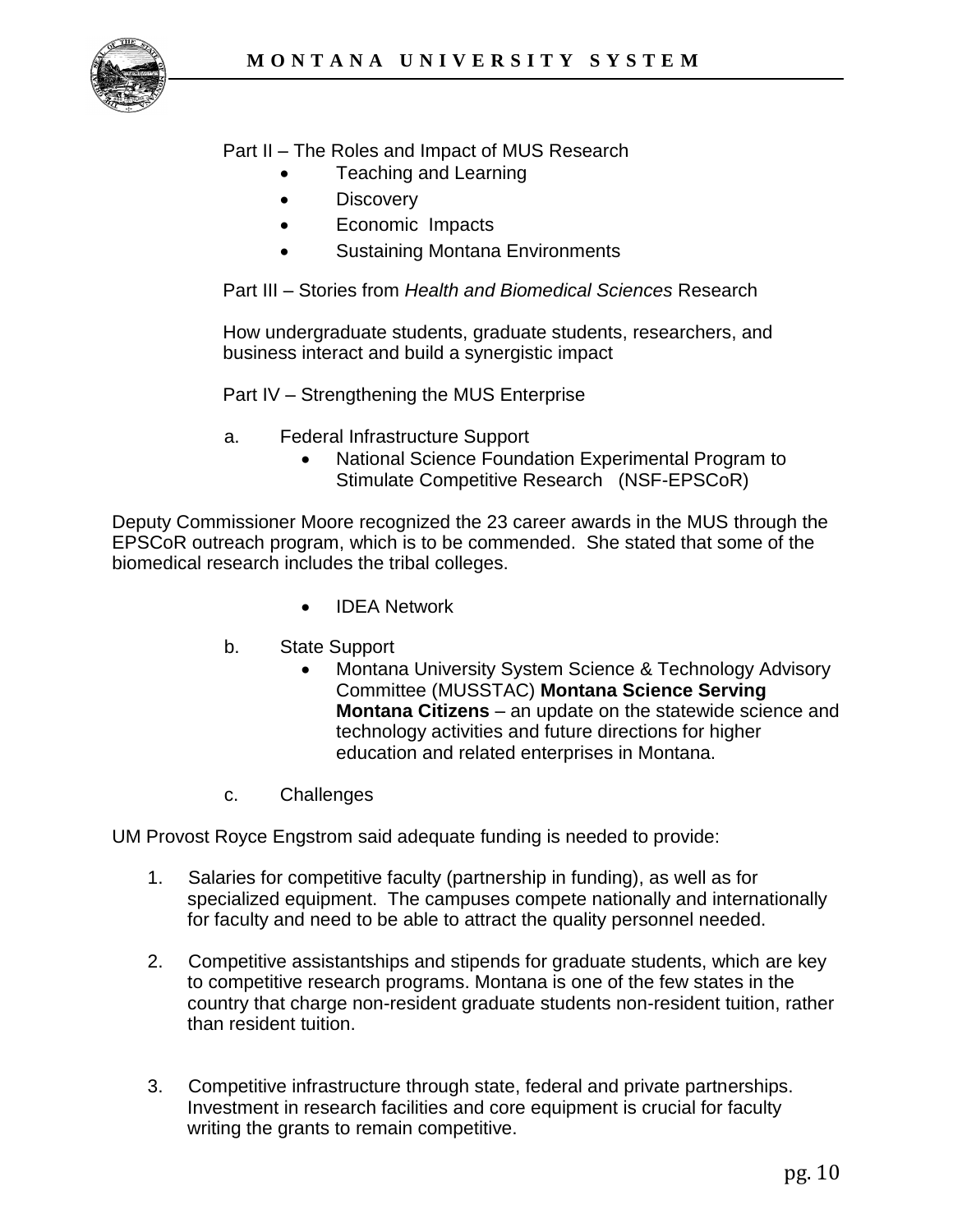Provost Engstrom explained that enrollment in Montana graduate programs lags behind peer states. Provost Engstrom encouraged the board to address the issue of graduate education as the MUS moves forward as a system to enable the campuses to remain competitive.

Provost Fedoch reinforced Provost Engstrom's comments on issues to help make the research enterprise more vibrant and provide contributions to the MUS, particularly regarding the issue of the tuition rate policies. Dr. Fedoch reported to the board that the number one recommendation in MSU's accreditation evaluation report said that while the evaluation team recognized MSU's commitment to research and as MSU further develops as a research institution, the team noted concern in the increased tension, increased needs and more limiting resources. The evaluation team recommended additional funds be generated to support research and facilities management.

Regent Christian moved approval of ITEM 146-1002-R0110. Motion approved 7-0.

Public Comment:

Doug Coffin, UM-Missoula, Vice President University Faculty Association, commented on the value of research on the campuses and concerns of salaries.

### **REGENTS' REFORM WORKGROUP REPORT**

- a. Making Opportunity Affordable (MOA)
	- Integrated Information System
	- Serving Adult Learners

Deputy Commissioner Moe introduced David Hall as the new coordinator hired for the MOA grant project. Dr. Hall formerly worked in OCHE overseeing the WIRED grant.

Dr. Moe told the board the MOA State Advisory Team and the Implementation Team both recently met, at which times national consultant, Travis Reindl, stressed the importance of the focus of the two-year incentive to be kept simple and continually emphasize what we're doing and why. In her report to the board, she said she would attempt to do that.

#### Strategy 1

Bring the comprehensive community college mission to all two-year campuses.

Why?

 Because inconsistencies create a lack of confidence in the two-year college option and creates inequities in access and affordability for students where the full mission is not provided.

What? Action Plan

- 1. Change the policy and practice on admissions and developmental education by May 2010.
- 2. Collaborate with adult basic education providers (ABE).
- 3. Change the policy and practice on transfer education.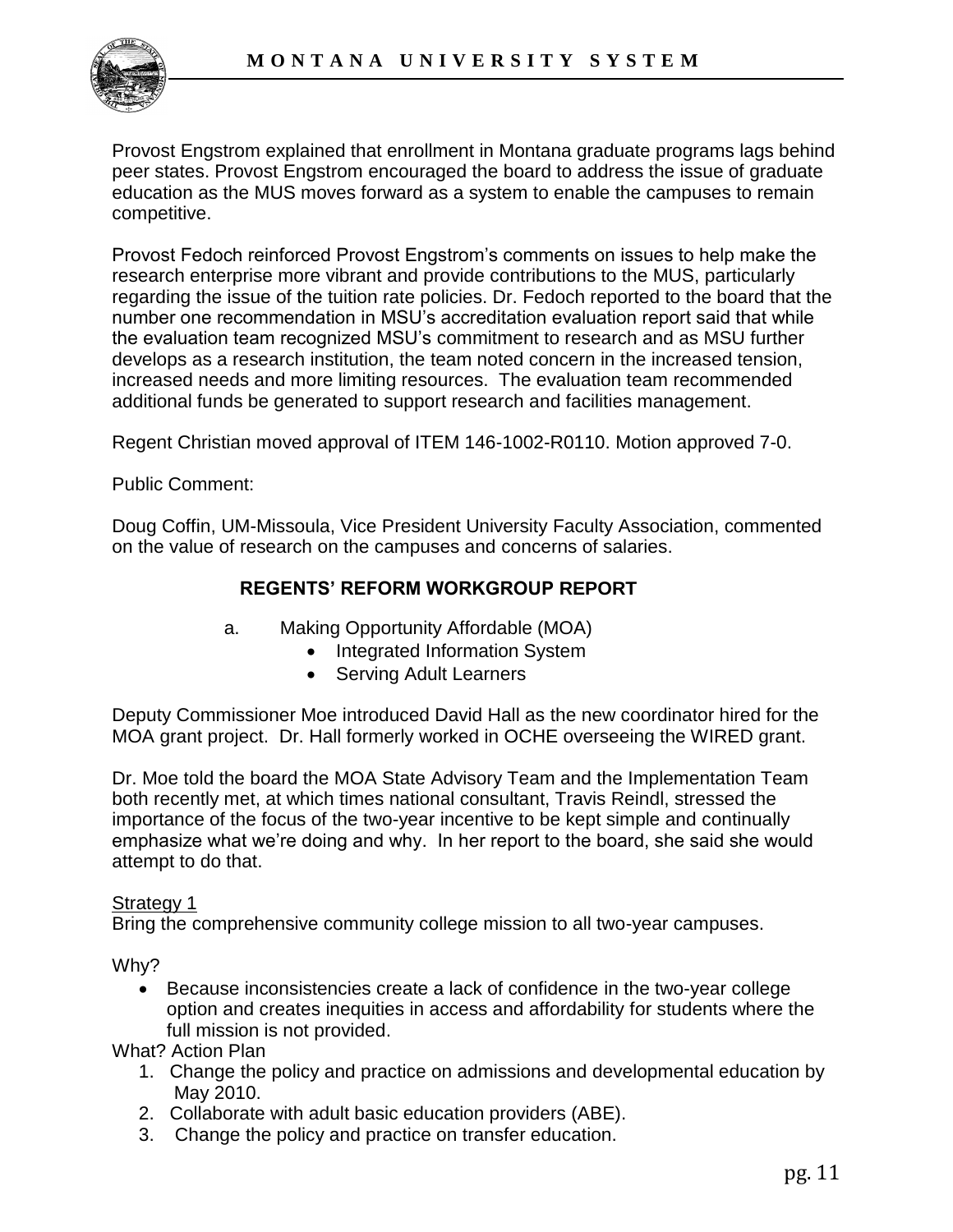

Innovate to provide adult-friendly programs and services.

#### Strategy #2

Designate two-year campuses as regional hubs.

#### Why?

- Because they are strategically dispersed to ensure business-industry responsiveness throughout Montana.
- Because they provide local access to a statewide system for helping students make the transition from his school to college, including dual enrollment.

#### Action Plan:

- 1. Identify the role and service area of the hubs.
- 2. Identify best practices in partnership for workforce development.
- 3. Establish parameters for pricing and practices for dual enrollment.
- 4. Engage the tribal colleges as hubs.
- 5. Address the unique role of "embedded" COTs.

#### Strategy #3

Coordinate programming and technological infrastructure to increase access, efficiency, and collaboration.

Why?

- Because our data infrastructure impedes potential system efficiencies and access for students.
- Because the inconsistency in requirements for academic foundations courses in our workforce programs complicates communication about readiness, as well as equality of access.
- Because adult students need models more responsive to their circumstances.

Action Plan:

- 1. Align the academic foundations in workforce development programs.
- 2. Identify a more streamlined, focused general education transfer core.
- 3. Bring more campuses on to the Banner program and integrate the systems already in place.
- 4. Develop a virtual community college focusing specifically on adult-friendly programs and services.

#### Strategy #4

Introduce performance-based funding as a component of two-year college state funding.

Why?

• Need to shift the focus more to productivity and efficiency.

Action Plan:

- 1. Identify appropriate performance metrics for two-year colleges.
- 2. Explore appropriate balance of enrollment-based and performance-based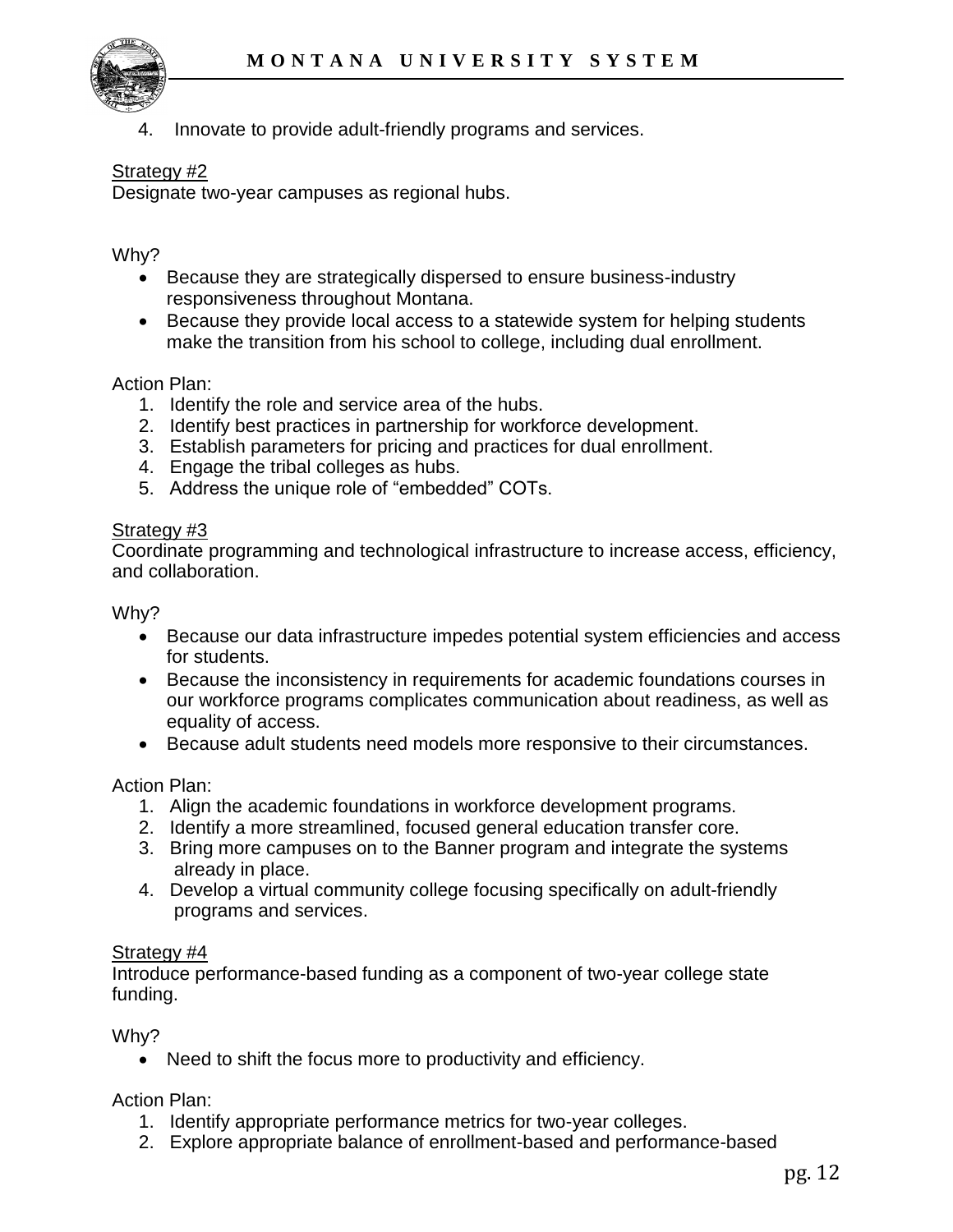

#### funding.

Dr. Moe summarized the informal research Montana has conducted to data on adult learners. She explained she that the two-year leadership had a two-day session with leaders in the Kentucky system last summer, which was very instructive. Recently, staff in the Commissioner's office interviewed the president of Western Governors University (WGU) model, which has an open entry that allows students to start at any time, rather than at the beginning of a semester. She said that the online models seem particularly promising for adult access because of the geographical dispersion in Montana and the cost associated with giving up jobs and paying for daycare, which is a component that needs to be seriously considered.

Dr. Wes Lynch, MSU faculty leader, asked for clarification on Dr. Moe's comments about the focused general education transfer core. She had mentioned that the Faculty General Education Council had provided counsel to her on that subject. Dr. Lynch asked what that Council is and how it relates to the Faculty Learning Outcomes (FLOCs).

Dr. Moe explained that the General Education Council was created prior to the Faculty Learning Outcomes Councils. The FLOCs were established after the legislature funded the Transfer Initiative, and they determine which courses in their disciplines are equivalent and non-equivalent. The General Education Council was established prior to the Transfer Initiative and focuses on the general education courses identified by each campus for its general education core, as well as for the Montana University System General Education Transfer Core. The Council has just updated its identification of the courses offered throughout the system that would be suitable and acceptable to all the campuses for the purpose of transferring anywhere within the MUS. She has asked for their advice on how she might identify a much smaller set of courses for the purposes of the Two-Year College Initiative. They were very helpful in that regard.

Regent Hamilton asked about the research indicating that first-time adult students without college-level proficiencies who take online courses. They seem to have greater difficulties online than other students.

Dr. Moe noted that this issue was one of the issues that the OCHE staff discussed with the president of Western Governors University. WGU offers an introductory course that acclimates students to the online environment and the WGU advising and support services at the same time that it focuses on the development of college-level proficiencies in composition and mathematics. WGU students cannot proceed to their program coursework until they have demonstrated their online proficiencies, as well as their college-level proficiencies. The course gives students a realistic idea of what knowledge and skills they will need to succeed in a WGU program before they spend a lot of time and money on courses for which they are not adequately prepared.

b. Performance-Based Budget

Deputy Commissioner Robinson referenced Dennis Jones', NCHEMS, November 2009 presentation to the board. Dennis Jones will return to give recommendations to the board for possible allocation models that can blend into the MUS allocation model. The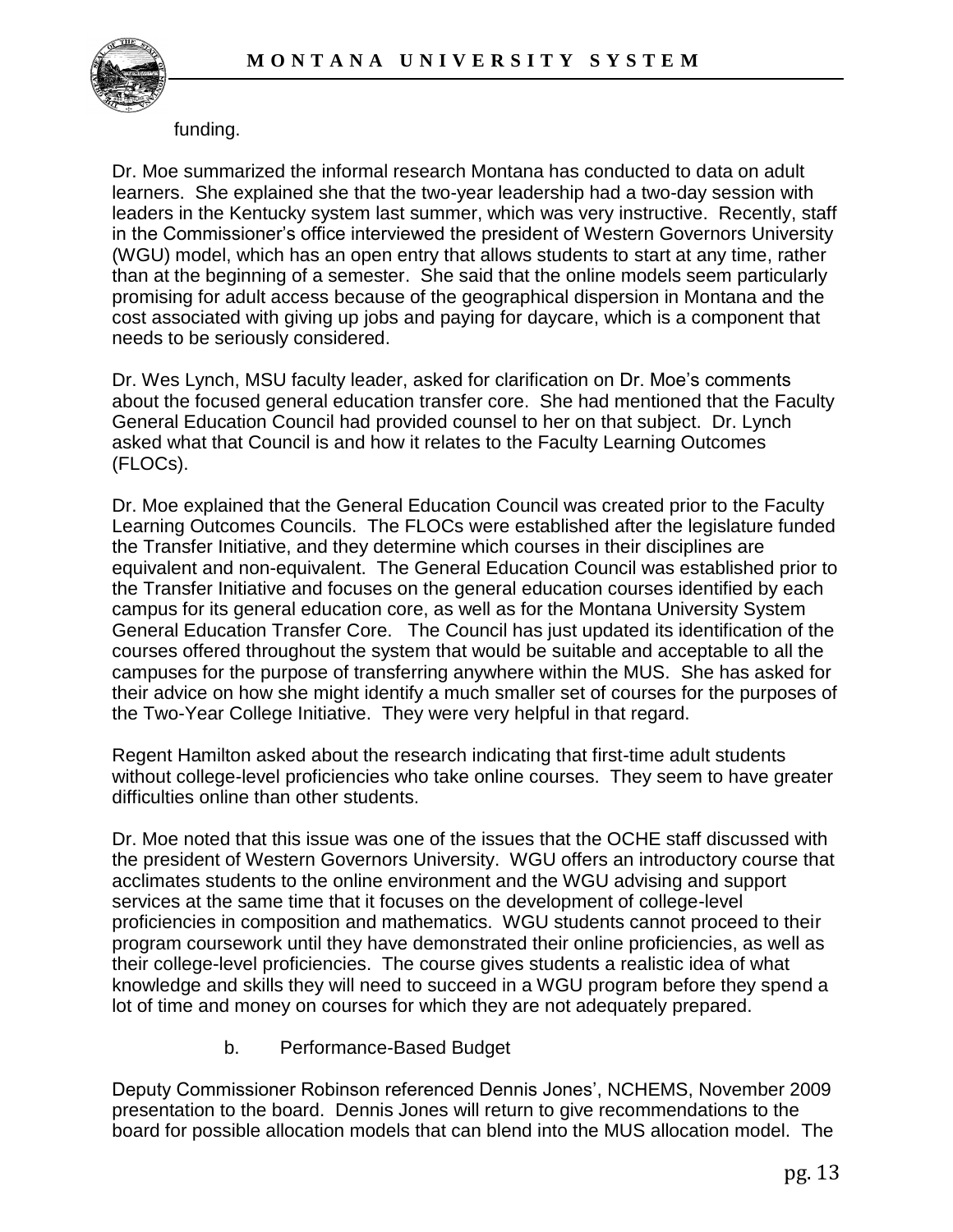

intent is to begin the detail work in early March for implementation in early 2012.

Commissioner Stearns explained that her office is looking at best practices throughout the country. Through the MOA, Montana was contacted by the Association of Governing Boards (AGB), indicating the AGB would fund consultants to address strategic finance issues. Dennis Jones was selected for Montana since he already knew a lot about Montana and was familiar with Montana.

Mr. Robinson said it will be necessary for the board to address the issue of enrollment shifts as they move toward performance-based funding. They need to address where those students are attending in relation to where funding resides. Mr. Robinson stated there will also need to be discussions on the Integrated Information System and where there would be efficiencies in regards to cost-savings. He said hard discussions will need to begin soon on next steps to take in preparation for FY11 and FY12.

Regent Buchanan reminded the board of possible risks if focusing funding solely around outcomes. He added that the model the MUS envisions may not be drastically different from what is currently in place.

Regent Hamilton asked for clarification of re-basing. Mr. Robinson referenced the flat enrollment concept, similar to the College Affordability Plan (CAP) for FY08-09 compared to actual enrollments. He added that there are two issues: re-basing and possible movement in some funding for students funded in CAP and the shifting of those funds in response to increased enrollment for which the MUS has received no funding for.

Commissioner Stearns asked Dr. Moe about questions and comments indicating campuses and faculty are resistant to dual enrollment. She asked Dr. Moe if the MUS has been resistant to dual enrollment. Dr. Moe replied that the dual enrollment initiative has always been a significant emphasis of Montana's two-year colleges. Until recently, other than Montana Tech, two-year colleges were the only campuses entering into dual enrollment arrangements with school districts. Increasing dual enrollment opportunities and tracking their success is also of primary importance to the Two-Year Education Initiative that the MUS is advancing and Lumina is funding. She said she is trying to broaden the discussion of dual enrollment to be a discussion of all aspects of the high school to college transition. Dr. Moe stated that the discussions would address whether students are ready for dual enrollment when in high school and should the course be considered an early college class or an advanced placement class. She explained the need to get the models in place that would create the incentives to participate. She acknowledged that a concern of some members of the Academic Affairs Committee of the Two-Year Council is the concurrent enrollment model. Research indicates the greatest benefit to the student is when the students is actually taking a course on the college campus. The concurrent enrollment model has high school faculty teaching the college class to high school students during the high school day.

Dean Daniel Bingham, UM-Helena COT, stated that UM-Helena participates in dual enrollment using the concurrent enrollment model, which is done in the high school by high school teachers serving the college as adjunct faculty. He stated that he is unaware of any research criticizing this model. UM-Helena also has high school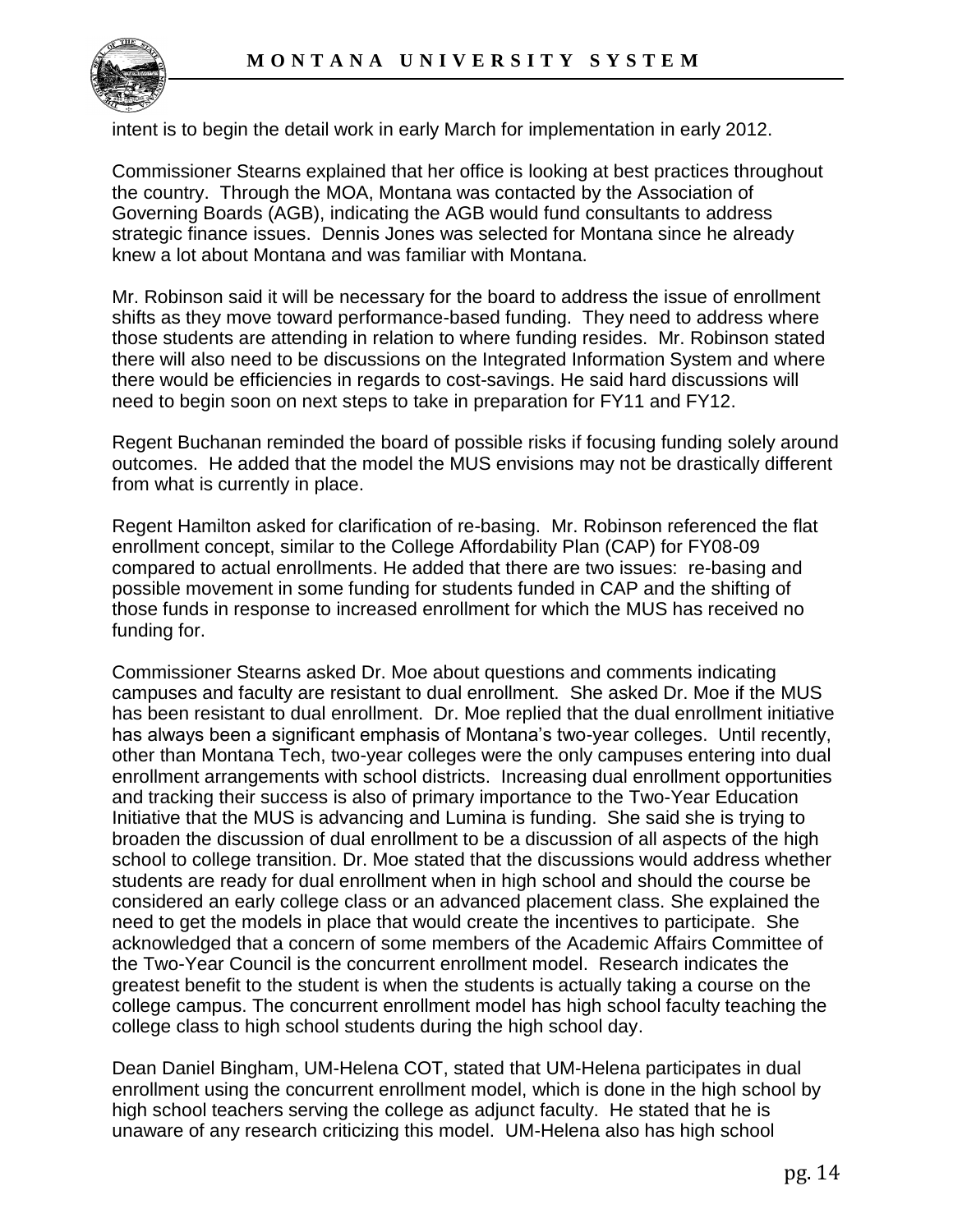students that take courses on the COT campus. He suggested if the student takes the class on the college campus, then the faculty should not be required to obtain Class VIII licensure and, if the course is taken in the high school, then the instructor would need to be Class VIII licensed.

Dan Villa stated that under the Board of Public Education (BPE) rules on dual enrollment, if you are going to teach high school students, whether on the college campus or at the high school, then you must have the appropriate license required to high schools. He suggested the Virtual Community College could be used for dual enrollment purposes.

Chairman Barrett asked if there is an actual or perceived reluctance in the MUS to get the required licensure. Dr. Moe replied that she has not been in contact with faculty in recently years on this issue. Some campuses chose not to pursue the Class VIII license; others did. MSU-Great Falls pursued it as a goal for all their faculty and currently have over 70 faculty licensed for teaching high school students, whether through Class I, II, IV, or VIII. Other campuses are just changing courses that used to be offered as dual-credit to college-credit-only classes. That keeps the opportunity open for students, but they lose the advantage of getting both high school and college credit.

Dean Barry Good notes that UM-Missoula COT has experienced growth in dual enrollment in recent years with a current enrollment of over 200 students. They use the concurrent enrollment model, relying on high school faculty to teach the course to high school students during the school day. Dean Good stated that it was never the intention of the COT or the school districts to give the full college experience when they set up the dual enrollment model. Rather, the intention was to give high school students full college credit while still in high school and to get the students the credits at as affordable price as possible. Working with Deputy Commissioner Moe, Missoula has followed regental guidelines for faculty qualifications and has established a common final to address concerns about college-level outcomes.

President Jane Karas, Flathead Valley Community College, responded to the earlier question regarding the reluctance of staff to get Class VIII licensure. She said, yes, faculty on FVCC have been openly resistant to the licensure requirement since they have been teaching high school students in dual-credit classes on campus for many years. She said that the collective bargaining agreement would make it difficult to require Class VIII licensure. She said it is up to the individual high school whether they give the high school credit for the courses. School administrators and parents in the Flathead Valley are disappointed that these opportunities have declined because of the Class VIII licensure issue. President Karas said she does not think the Class VIII license is in the best interest of the students.

Dan Villa responded that this decision on licensure for faculty teaching high school students is up to BPE, which views appropriate licensure as crucial to best interests of students and the state. He reminded President Karas that this decision is up to the BPE, not the BOR. He added that if K-12 or higher education faculty don't like the requirement for Class VIII licensure, they need to realize that the discussion is closed and it is time to go forward for the sake of the students' ability to get high school and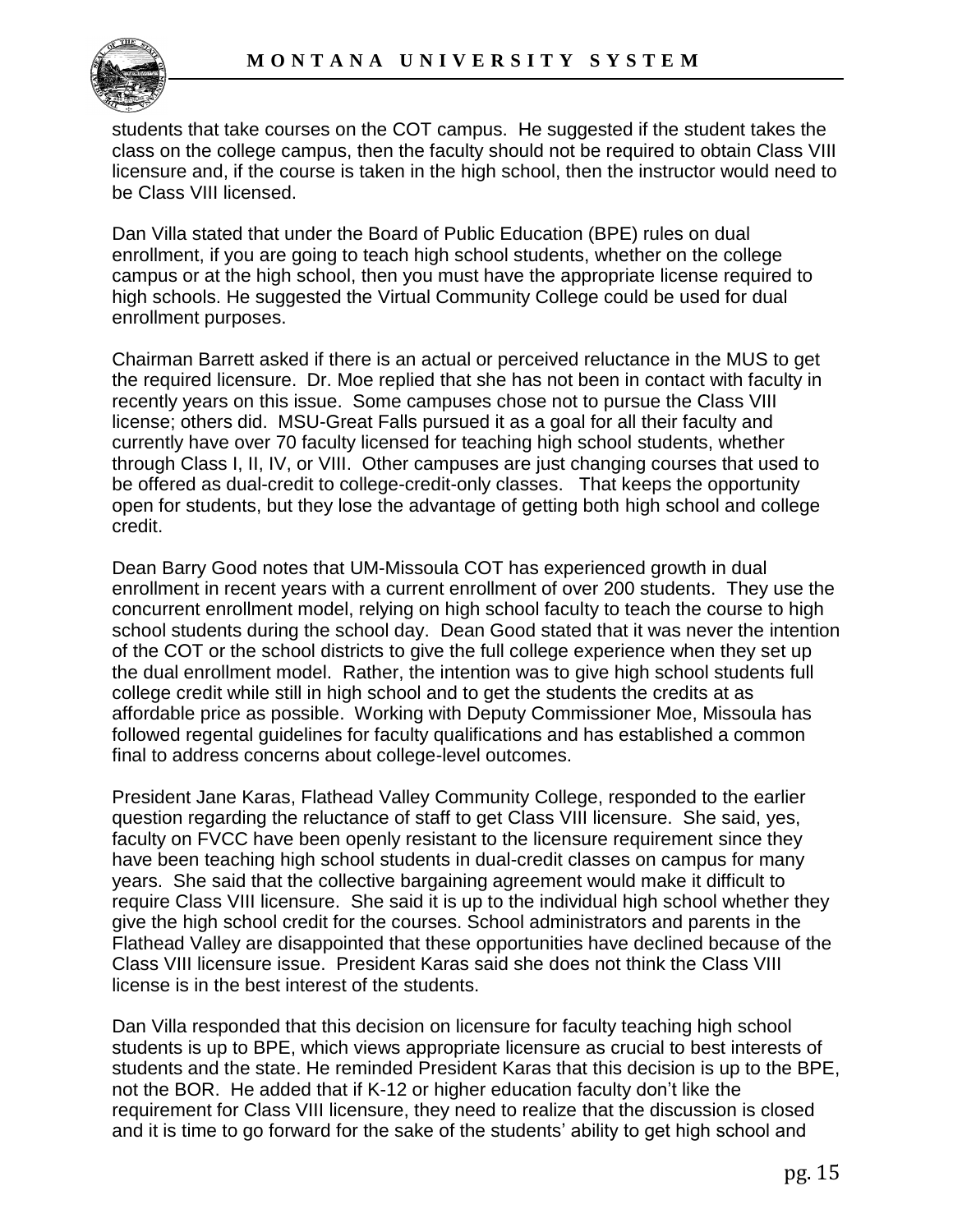

college credit at the same time, when possible and appropriate.

Dr. Wes Lynch asked if the BOR mandated that faculty get Class VIII licenses. Chairman Barrett clarified there was no mandate by the BOR.

Wes Lynch asked about the statement "the discussion is closed and it is time to go on." Mr. Villa replied that MEA-MFT was very involved in the discussion requiring a Class VIII license if a teacher wants to participate in dual enrollment courses.

Regent Hamilton said there appears be three models: two models that are simple and cost-effective to implement and one model that is not easy or cost-effective to implement. She said if parents want their children to have dual enrollment opportunities, then they'll figure out a way to make it possible. She reminded the board that the responsibility of the MUS is to make sure those credits can transfer to the campuses and to find ways to make it more cost-effective for the students.

Associate Commissioner Trevor said there are two ways to measure dual enrollment. The method available to Montana shows that our dual enrollment numbers are the lowest in the West and among the lowest in the nation.

Dr. Moe said Regent Hamilton's comments captured what the dual enrollment prong of the MOA initiative is trying to accomplish. She said that while there are sometimes concerns of whether some dual enrollment models are truly college-level, we cannot provide access throughout Montana without them, so we need to figure out how to address those concerns. A particular campus may not want to participate in some models, but then there may be another campus that is willing to do so. There are also apparently still concerns about Class VIII licensure and whether that is an insult to college faculty. Dr. Moe had those concerns herself at one time, but if you put that thought aside, you realize Class VIII licensure is not such an onerous process and it allows faculty to provide opportunities for students they may not otherwise have. She said the issue of pricing and various policies and practices still need to be addressed.

President Waded Cruzado, MSU, told the board this is an opportunity for Montana to think how it wants to use its higher education system; where do they want to take Montana in five or ten years. She said the board needs to think of how to use the greatness of the K-12 system and the greatness of the MUS. President Cruzado said if all the MUS is doing is inviting faculty to teach courses for students, then they are falling short of what can be accomplished. However, if the MUS wants students to go to college, then they will be challenging the high school students in new ways. She said by doing so, the MUS will be conveying the message that they can truly be college students. President Cruzado offered to do whatever MSU campuses can do to participate in this.

### c. Montana Virtual Academy

Commissioner Stearns explained she serves on the board of the Montana Virtual Academy, based on the UM-Missoula campus, and they recently hired a director for the Virtual Academy from Michigan. She told the board the genesis of the Class VIII license process came in the distance learning process, addressing the needs of rural high schools throughout Montana, especially those that are not near a town with a college or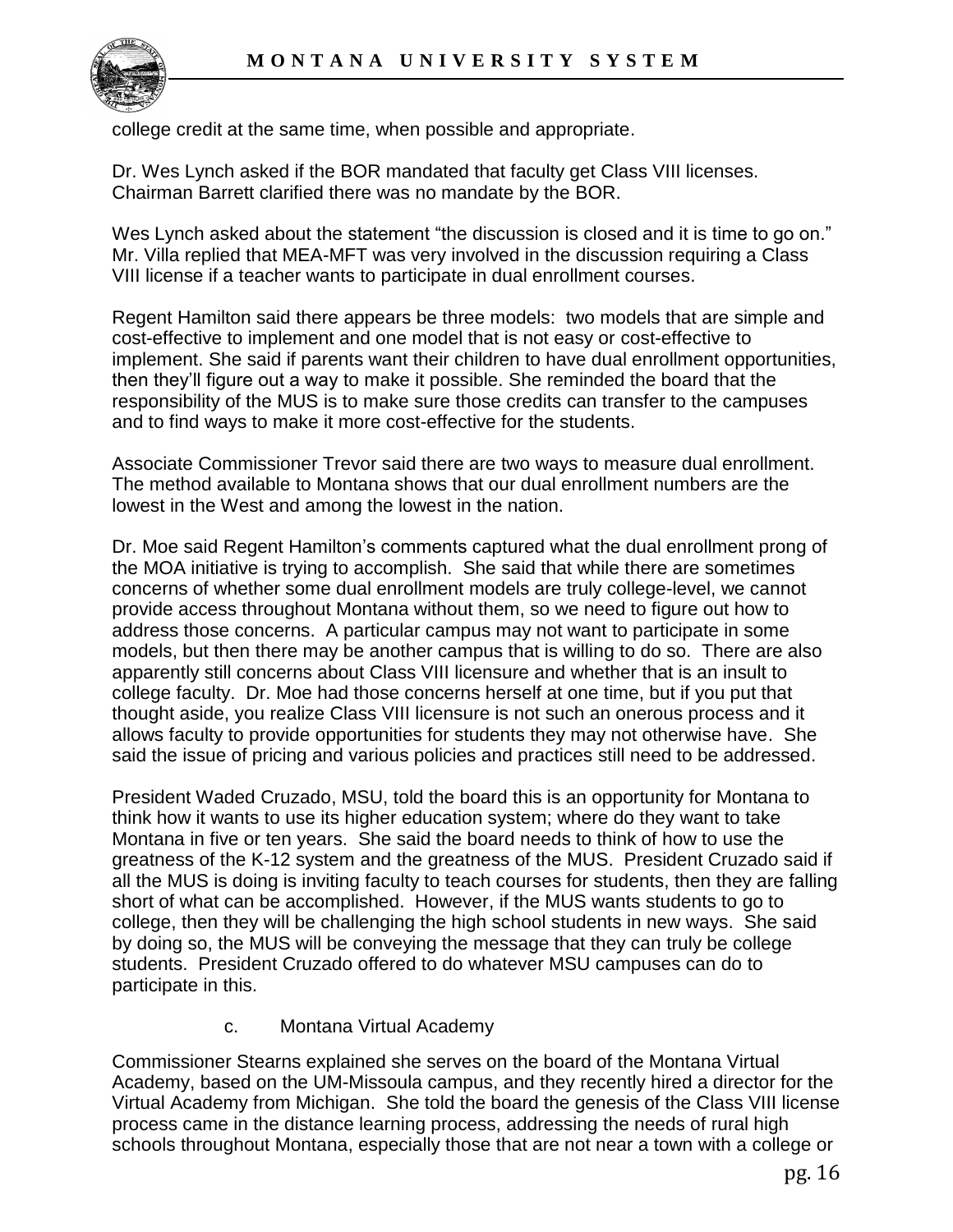

university. She said high schools and counselors will gradually begin to look at where the students can get dual credit, both high school credit and also higher education credit. Commissioner Stearns said if courses are going to be delivered through the Virtual Academy or eventually a Virtual Community College, then those avenues will enable more faculty to reach larger numbers of students across Montana. The Virtual Academy is aiming toward making sure that more and more students, regardless of location, can take dual enrollment courses.

Chancellor Frank Gilmore stated appreciation of Director Tom Gibson, Deputy Commissioner Moe, and Commissioner Stearns on their diligent work on the Class VIII licensure. He stated concern of implying that any high school students can take dual credit because there is a limit to the number and type of students that can get dual credit. Chancellor Gilmore said there needs to be criteria for students who can take dual enrollment and that they are doing a disservice to students in regard to quality if the criteria are not followed.

Regent Pease said we need to strive to increase the participation rate and access for students who can participate and realize the benefit in this. She recognized there may be resistance in some areas, and there may be good reason for some of the resistance. However, she stressed the need to have a discussion on the goal of the number of students allowed to participate.

Regent Buchanan summarized progress of the Regents' Workgroup. He said the workgroup has discussed progress of the Making Opportunity Affordable Initiative (MOA), transferability and the recognition nationally for innovative initiatives. He said the workgroup is addressing: adult learners, the need to behave more systematically, potential facilities, and protocol in planning and communication.

#### Public Comment:

Marco Ferro, MEA-MFT, addressed the dual enrollment discussion and said MEA-MFT has been a broker, not a barrier, in this process. He stated that MEA-MFT represented both the K-12 and faculty in higher education throughout the process. He said the outcome was the result of compromise between all the involved groups. Like all compromises, there are provisions that both sectors didn't want to give up, but the result is reasonable.

Mr. Ferro also spoke on recruitment and retention and encouraged the board to remain focused on their long-term mission as we move forward in this time of budget concerns. He requested the recruitment and retention taskforce report be updated and offered assistance from MEA-MFT to work on the report.

Doug Coffin commented on the Regents Workgroup and expressed appreciation for BOR including faculty in the efforts.

Chairman Barrett closed the meeting by extending appreciation for the service of Regent Lila Taylor whose term as a regent is now over.

The meeting adjourned at 2:40 PM.